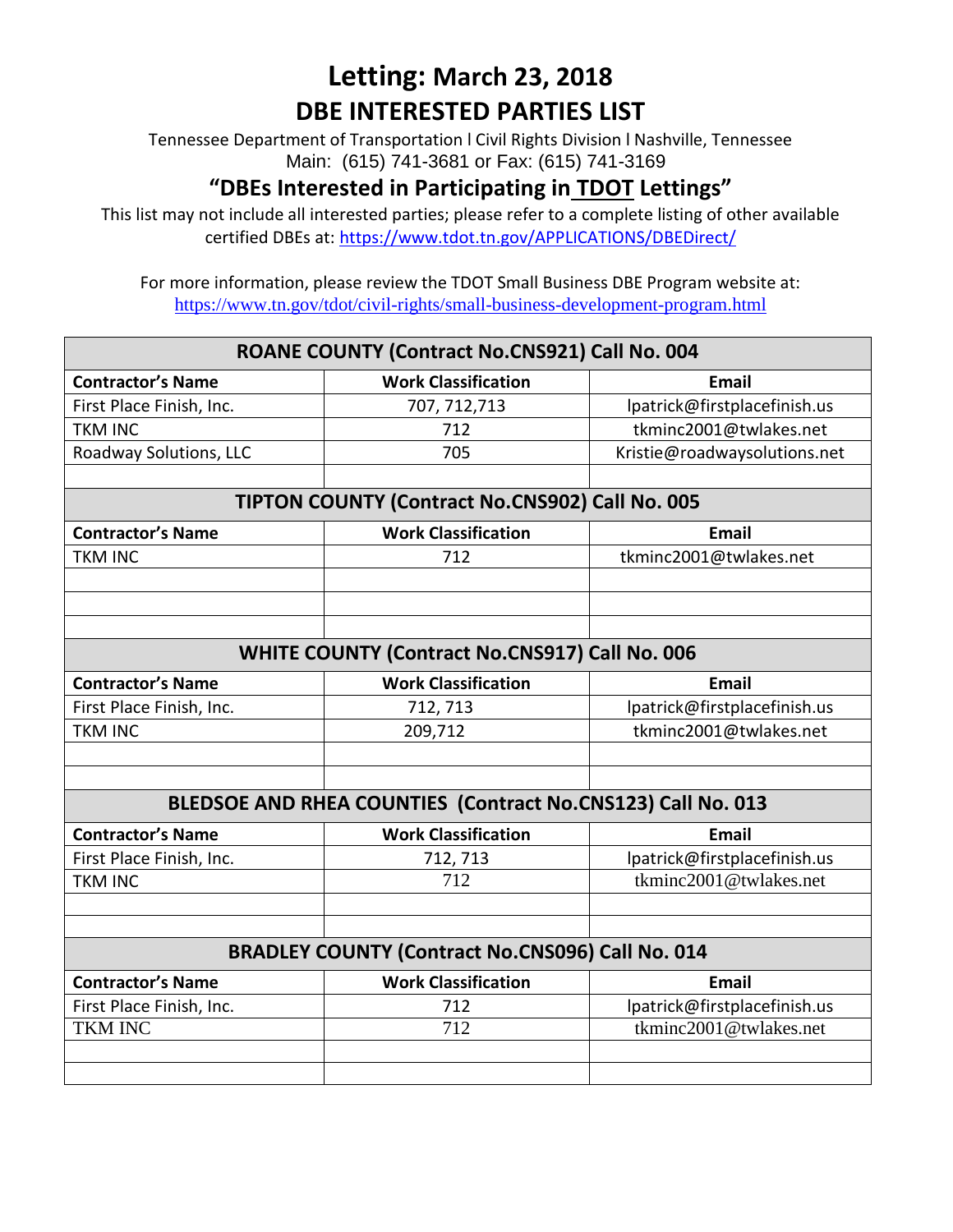Tennessee Department of Transportation l Civil Rights Division l Nashville, Tennessee Main: (615) 741-3681 or Fax: (615) 741-3169

### **"DBEs Interested in Participating in TDOT Lettings"**

This list may not include all interested parties; please refer to a complete listing of other available certified DBEs at:<https://www.tdot.tn.gov/APPLICATIONS/DBEDirect/>

| <b>CAMPBELL COUNTY (Contract No.CNS045) Call No. 016</b>       |                                                                       |                              |  |
|----------------------------------------------------------------|-----------------------------------------------------------------------|------------------------------|--|
| <b>Contractor's Name</b>                                       | <b>Work Classification</b>                                            | <b>Email</b>                 |  |
| First Place Finish, Inc.                                       | 712, 713                                                              | lpatrick@firstplacefinish.us |  |
| <b>TKM INC</b>                                                 | 712                                                                   | tkminc2001@twlakes.net       |  |
| Roadway Solutions, LLC                                         | 705                                                                   | Kristie@roadwaysolutions.net |  |
|                                                                |                                                                       |                              |  |
|                                                                | <b>CANNON COUNTY (Contract No.CNS097) Call No. 017</b>                |                              |  |
| <b>Contractor's Name</b>                                       | <b>Work Classification</b>                                            | <b>Email</b>                 |  |
| First Place Finish, Inc.                                       | 712, 713,                                                             | lpatrick@firstplacefinish.us |  |
| <b>TKM INC</b>                                                 | 712                                                                   | tkminc2001@twlakes.net       |  |
|                                                                |                                                                       |                              |  |
|                                                                |                                                                       |                              |  |
| CARTER AND SULLIVAN COUNTIES (Contract No.CNS121) Call No. 020 |                                                                       |                              |  |
| <b>Contractor's Name</b>                                       | <b>Work Classification</b>                                            | <b>Email</b>                 |  |
| First Place Finish, Inc.                                       | 712, 713                                                              | lpatrick@firstplacefinish.us |  |
| <b>TKM INC</b>                                                 | 712                                                                   | tkminc2001@twlakes.net       |  |
| Roadway Solutions, LLC                                         | 705                                                                   | Kristie@roadwaysolutions.net |  |
|                                                                |                                                                       |                              |  |
|                                                                | <b>CHESTER AND MCNAIRY COUNTIES (Contract No.CNS150) Call No. 021</b> |                              |  |
| <b>Contractor's Name</b>                                       | <b>Work Classification</b>                                            | <b>Email</b>                 |  |
| <b>TKM INC</b>                                                 | 712                                                                   | tkminc2001@twlakes.net       |  |
|                                                                |                                                                       |                              |  |
|                                                                |                                                                       |                              |  |
|                                                                |                                                                       |                              |  |
|                                                                | <b>COCKE COUNTY (Contract No.CNS010) Call No. 022</b>                 |                              |  |
| <b>Contractor's Name</b>                                       | <b>Work Classification</b>                                            | <b>Email</b>                 |  |
| First Place Finish, Inc.                                       | 712, 713                                                              | lpatrick@firstplacefinish.us |  |
| <b>TKM INC</b>                                                 | 712                                                                   | tkminc2001@twlakes.net       |  |
|                                                                |                                                                       |                              |  |
|                                                                |                                                                       |                              |  |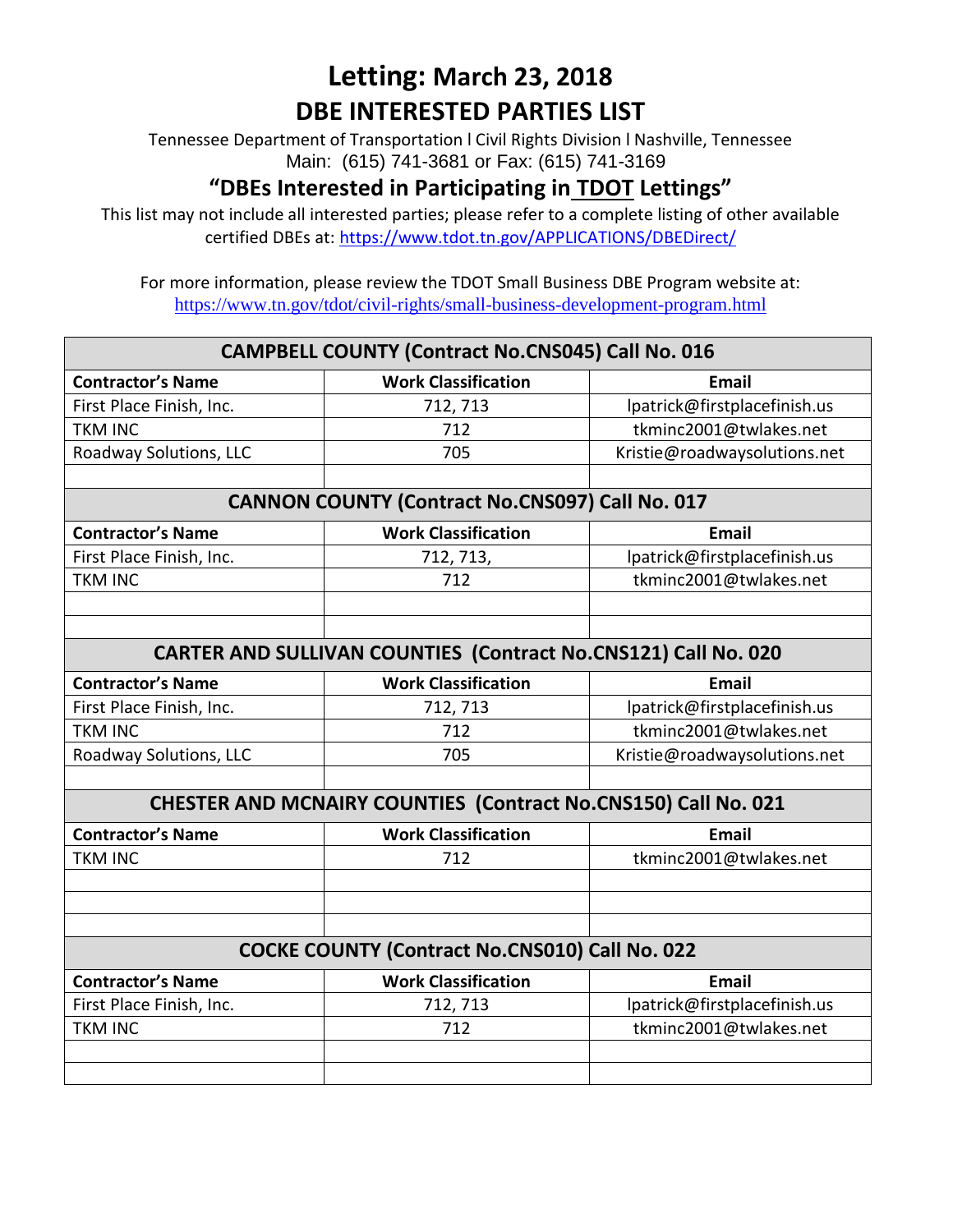Tennessee Department of Transportation l Civil Rights Division l Nashville, Tennessee Main: (615) 741-3681 or Fax: (615) 741-3169

#### **"DBEs Interested in Participating in TDOT Lettings"**

This list may not include all interested parties; please refer to a complete listing of other available certified DBEs at:<https://www.tdot.tn.gov/APPLICATIONS/DBEDirect/>

| DAVIDSON COUNTY (Contract No.CNS001) Call No. 023 |                                                  |                        |
|---------------------------------------------------|--------------------------------------------------|------------------------|
| <b>Contractor's Name</b>                          | <b>Work Classification</b>                       | <b>Email</b>           |
| <b>TKM INC</b>                                    | 712                                              | tkminc2001@twlakes.net |
|                                                   |                                                  |                        |
|                                                   |                                                  |                        |
|                                                   |                                                  |                        |
|                                                   | DICKSON COUNTY (Contract No.CNS114) Call No. 025 |                        |
| <b>Contractor's Name</b>                          | <b>Work Classification</b>                       | <b>Email</b>           |
| <b>TKM INC</b>                                    | 712                                              | tkminc2001@twlakes.net |
|                                                   |                                                  |                        |
|                                                   |                                                  |                        |
|                                                   |                                                  |                        |
|                                                   | DICKSON COUNTY (Contract No.CNS152) Call No. 026 |                        |
| <b>Contractor's Name</b>                          | <b>Work Classification</b>                       | <b>Email</b>           |
| <b>TKM INC</b>                                    | 712                                              | tkminc2001@twlakes.net |
|                                                   |                                                  |                        |
|                                                   |                                                  |                        |
|                                                   |                                                  |                        |
|                                                   | DICKSON COUNTY (Contract No.CNS129) Call No. 027 |                        |
| <b>Contractor's Name</b>                          | <b>Work Classification</b>                       | <b>Email</b>           |
| <b>TKM INC</b>                                    | 712                                              | tkminc2001@twlakes.net |
|                                                   |                                                  |                        |
|                                                   |                                                  |                        |
|                                                   |                                                  |                        |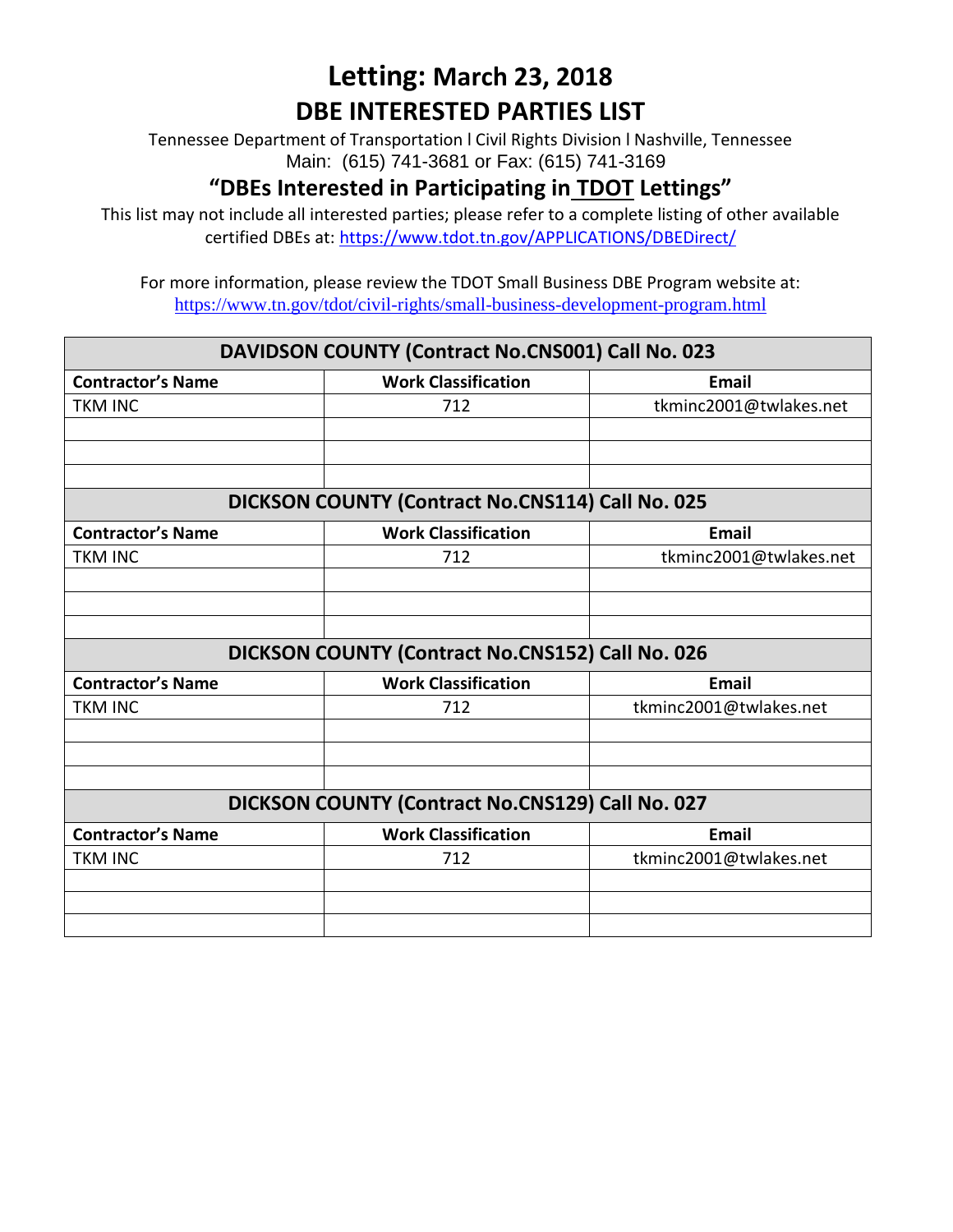Tennessee Department of Transportation l Civil Rights Division l Nashville, Tennessee Main: (615) 741-3681 or Fax: (615) 741-3169

### **"DBEs Interested in Participating in TDOT Lettings"**

This list may not include all interested parties; please refer to a complete listing of other available certified DBEs at:<https://www.tdot.tn.gov/APPLICATIONS/DBEDirect/>

| FAYETTE COUNTY (Contract No.CNS067) Call No. 028                       |                                                         |                              |  |
|------------------------------------------------------------------------|---------------------------------------------------------|------------------------------|--|
| <b>Contractor's Name</b>                                               | <b>Work Classification</b>                              | <b>Email</b>                 |  |
| <b>TKM INC</b>                                                         | 712                                                     | tkminc2001@twlakes.net       |  |
|                                                                        |                                                         |                              |  |
|                                                                        |                                                         |                              |  |
|                                                                        |                                                         |                              |  |
|                                                                        | FENTRESS COUNTY (Contract No.CNS098) Call No. 030       |                              |  |
| <b>Contractor's Name</b>                                               | <b>Work Classification</b>                              | <b>Email</b>                 |  |
| First Place Finish, Inc.                                               | 712, 713                                                | lpatrick@firstplacefinish.us |  |
| <b>TKM INC</b>                                                         | 712                                                     | tkminc2001@twlakes.net       |  |
| Roadway Solutions, LLC                                                 | 705                                                     | Kristie@roadwaysolutions.net |  |
|                                                                        |                                                         |                              |  |
| <b>FENTRESS AND OVERTON COUNTIES (Contract No.CNS099) Call No. 031</b> |                                                         |                              |  |
| <b>Contractor's Name</b>                                               | <b>Work Classification</b>                              | <b>Email</b>                 |  |
| First Place Finish, Inc.                                               | 712                                                     | lpatrick@firstplacefinish.us |  |
| <b>TKM INC</b>                                                         | 712                                                     | tkminc2001@twlakes.net       |  |
| Roadway Solutions, LLC                                                 | 705                                                     | Kristie@roadwaysolutions.net |  |
|                                                                        |                                                         |                              |  |
|                                                                        | <b>GRUNDY COUNTY (Contract No.CNS100) Call No. 032</b>  |                              |  |
| <b>Contractor's Name</b>                                               | <b>Work Classification</b>                              | <b>Email</b>                 |  |
| First Place Finish, Inc.                                               | 712                                                     | lpatrick@firstplacefinish.us |  |
| <b>TKM INC</b>                                                         | 712                                                     | tkminc2001@twlakes.net       |  |
|                                                                        |                                                         |                              |  |
|                                                                        |                                                         |                              |  |
|                                                                        | <b>HAMBLEN COUNTY (Contract No.CNS110) Call No. 033</b> |                              |  |
| <b>Contractor's Name</b>                                               | <b>Work Classification</b>                              | <b>Email</b>                 |  |
| First Place Finish, Inc.                                               | 712                                                     | lpatrick@firstplacefinish.us |  |
| <b>TKM INC</b>                                                         | 712                                                     | tkminc2001@twlakes.net       |  |
| Roadway Solutions, LLC                                                 | 705                                                     | Kristie@roadwaysolutions.net |  |
|                                                                        |                                                         |                              |  |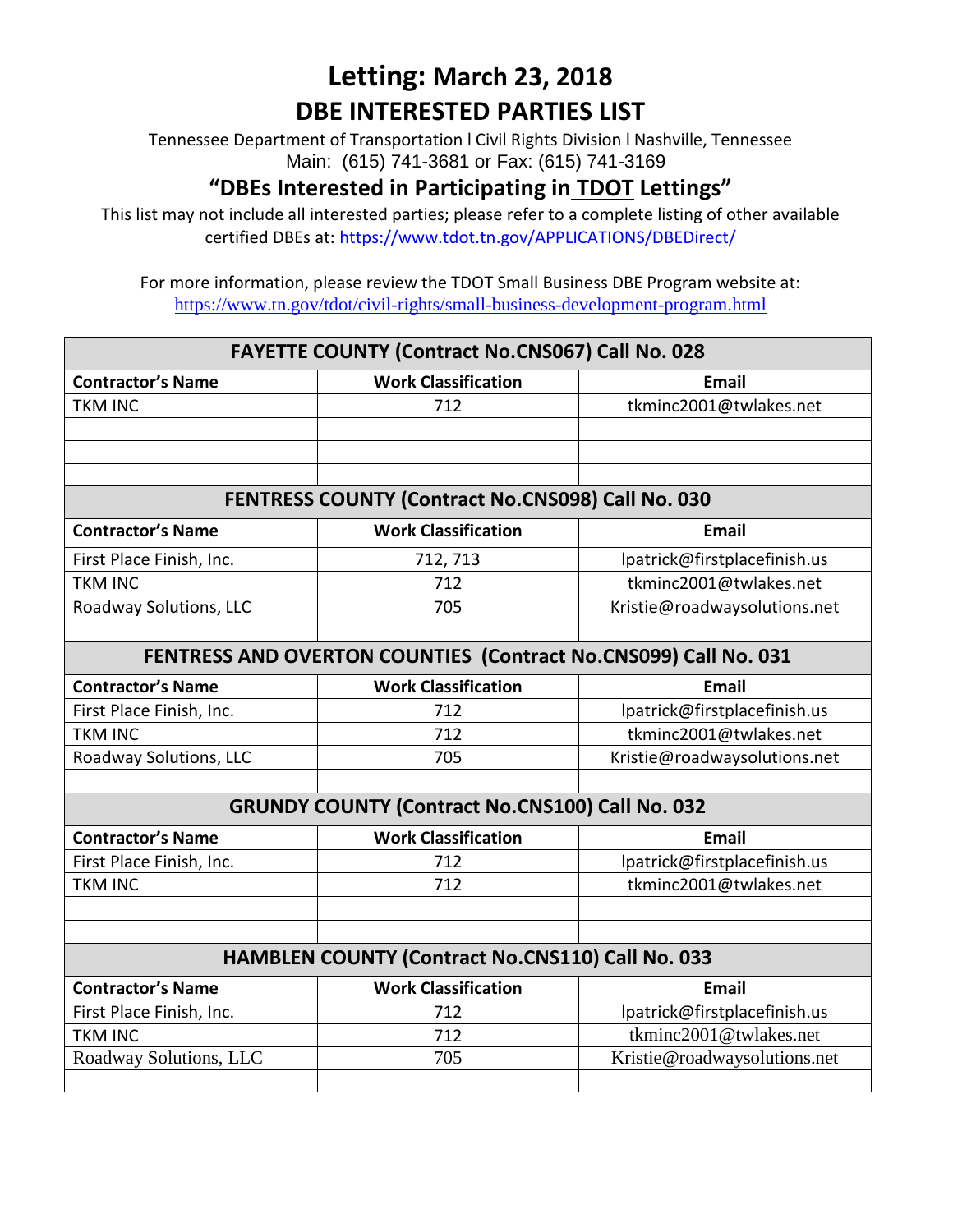Tennessee Department of Transportation l Civil Rights Division l Nashville, Tennessee Main: (615) 741-3681 or Fax: (615) 741-3169

#### **"DBEs Interested in Participating in TDOT Lettings"**

This list may not include all interested parties; please refer to a complete listing of other available certified DBEs at:<https://www.tdot.tn.gov/APPLICATIONS/DBEDirect/>

For more information, please review the TDOT Small Business DBE Program website at: <https://www.tn.gov/tdot/civil-rights/small-business-development-program.html>

## **HENDERSON COUNTY (Contract No.CNS147) Call No. 034 Contractor's Name Work Classification Email** TKM INC 712 tkminc2001@twlakes.net **HENRY COUNTY (Contract No.CNS148) Call No. 035 Contractor's Name Work Classification Email** TKM INC **TREADULA TELEVISION** TREADULE 212 tkminc2001@twlakes.net **JACKSON COUNTY (Contract No.CNS101) Call No. 036 Contractor's Name Work Classification Email** TKM INC 712 tkminc2001@twlakes.net **JEFFERSON COUNTY (Contract No.CNS111) Call No. 037** First Place Finish, Inc.  $\begin{vmatrix} 1 & 2 & 1 \\ 1 & 2 & 1 \end{vmatrix}$  | patrick@firstplacefinish.us TKM INC 712 tkminc2001@twlakes.net Roadway Solutions, LLC | 705 | Kristie@roadwaysolutions.net **JEFFERSON COUNTY (Contract No.CNS087) Call No. 038 Contractor's Name**  $\vert$  Work Classification  $\vert$  Email First Place Finish, Inc. | The Contract of the Contract Contract Place Finish.us | Ipatrick@firstplacefinish.us TKM INC the settlement of the contract of the contract of the contract of the contract of the contract of the contract of the contract of the contract of the contract of the contract of the contract of the contract of the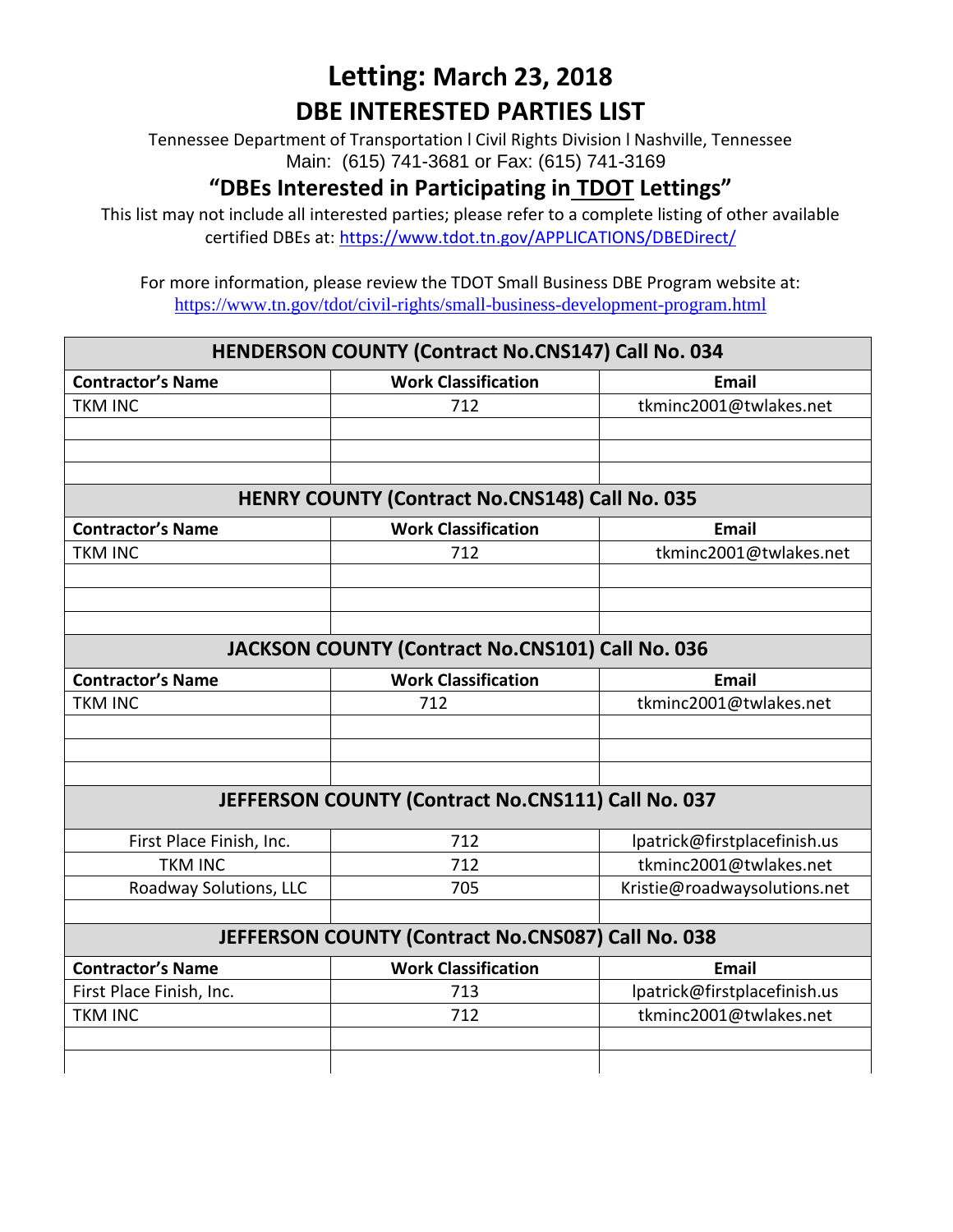Tennessee Department of Transportation l Civil Rights Division l Nashville, Tennessee Main: (615) 741-3681 or Fax: (615) 741-3169

### **"DBEs Interested in Participating in TDOT Lettings"**

This list may not include all interested parties; please refer to a complete listing of other available certified DBEs at:<https://www.tdot.tn.gov/APPLICATIONS/DBEDirect/>

| KNOX COUNTY (Contract No.CNS109) Call No. 039       |                                                |                              |
|-----------------------------------------------------|------------------------------------------------|------------------------------|
| <b>Contractor's Name</b>                            | <b>Work Classification</b>                     | <b>Email</b>                 |
| First Place Finish, Inc.                            | 712                                            | lpatrick@firstplacefinish.us |
| <b>TKM INC</b>                                      | 712                                            | tkminc2001@twlakes.net       |
| Roadway Solutions, LLC                              | 705                                            | Kristie@roadwaysolutions.net |
|                                                     |                                                |                              |
|                                                     | LAKE COUNTY (Contract No.CNS125) Call No. 040  |                              |
| <b>Contractor's Name</b>                            | <b>Work Classification</b>                     | <b>Email</b>                 |
| <b>TKM INC</b>                                      | 712                                            | tkminc2001@twlakes.net       |
|                                                     |                                                |                              |
|                                                     |                                                |                              |
|                                                     |                                                |                              |
| LAUDERDALE COUNTY (Contract No.CNS095) Call No. 041 |                                                |                              |
| <b>Contractor's Name</b>                            | <b>Work Classification</b>                     | <b>Email</b>                 |
| <b>TKM INC</b>                                      | 712                                            | tkminc2001@twlakes.net       |
|                                                     |                                                |                              |
|                                                     |                                                |                              |
|                                                     |                                                |                              |
|                                                     | LEWIS COUNTY (Contract No.CNS117) Call No. 042 |                              |
| <b>Contractor's Name</b>                            | <b>Work Classification</b>                     | <b>Email</b>                 |
| <b>TKM INC</b>                                      | 712                                            | tkminc2001@twlakes.net       |
|                                                     |                                                |                              |
|                                                     |                                                |                              |
|                                                     |                                                |                              |
| LINCOLN COUNTY (Contract No.CNS163) Call No. 043    |                                                |                              |
| <b>Contractor's Name</b>                            | <b>Work Classification</b>                     | <b>Email</b>                 |
| First Place Finish, Inc.                            | 712                                            | lpatrick@firstplacefinish.us |
| <b>TKM INC</b>                                      | 712                                            | tkminc2001@twlakes.net       |
|                                                     |                                                |                              |
|                                                     |                                                |                              |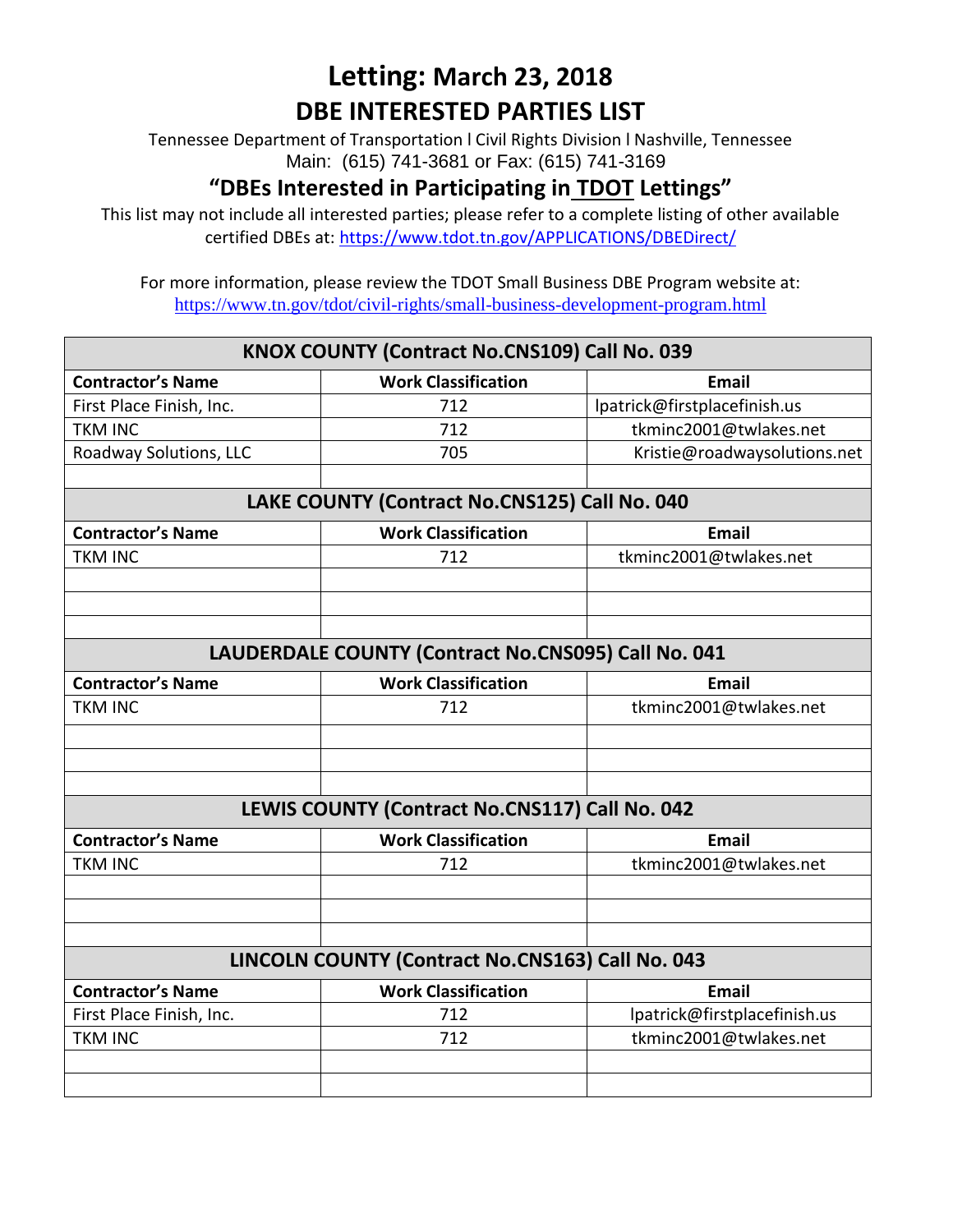Tennessee Department of Transportation l Civil Rights Division l Nashville, Tennessee Main: (615) 741-3681 or Fax: (615) 741-3169

#### **"DBEs Interested in Participating in TDOT Lettings"**

This list may not include all interested parties; please refer to a complete listing of other available certified DBEs at:<https://www.tdot.tn.gov/APPLICATIONS/DBEDirect/>

| LINCOLN COUNTY (Contract No.CNS133) Call No. 044 |                                                         |                              |
|--------------------------------------------------|---------------------------------------------------------|------------------------------|
| <b>Contractor's Name</b>                         | <b>Work Classification</b>                              | <b>Email</b>                 |
| First Place Finish, Inc.                         | 712                                                     | lpatrick@firstplacefinish.us |
| <b>TKM INC</b>                                   | 712                                                     | tkminc2001@twlakes.net       |
|                                                  |                                                         |                              |
|                                                  |                                                         |                              |
|                                                  | <b>MACON COUNTY (Contract No.CNS104) Call No. 045</b>   |                              |
| <b>Contractor's Name</b>                         | <b>Work Classification</b>                              | <b>Email</b>                 |
| First Place Finish, Inc.                         | 712                                                     | lpatrick@firstplacefinish.us |
| <b>TKM INC</b>                                   | 712                                                     | tkminc2001@twlakes.net       |
|                                                  |                                                         |                              |
|                                                  |                                                         |                              |
|                                                  | MADISON COUNTY (Contract No.CNS151) Call No. 046        |                              |
| <b>Contractor's Name</b>                         | <b>Work Classification</b>                              | <b>Email</b>                 |
| <b>TKM INC</b>                                   | 712                                                     | tkminc2001@twlakes.net       |
|                                                  |                                                         |                              |
|                                                  |                                                         |                              |
|                                                  |                                                         |                              |
|                                                  | <b>MADISON COUNTY (Contract No.CNS156) Call No. 047</b> |                              |
| <b>Contractor's Name</b>                         | <b>Work Classification</b>                              | <b>Email</b>                 |
| <b>TKM INC</b>                                   | 712                                                     | tkminc2001@twlakes.net       |
|                                                  |                                                         |                              |
|                                                  |                                                         |                              |
|                                                  |                                                         |                              |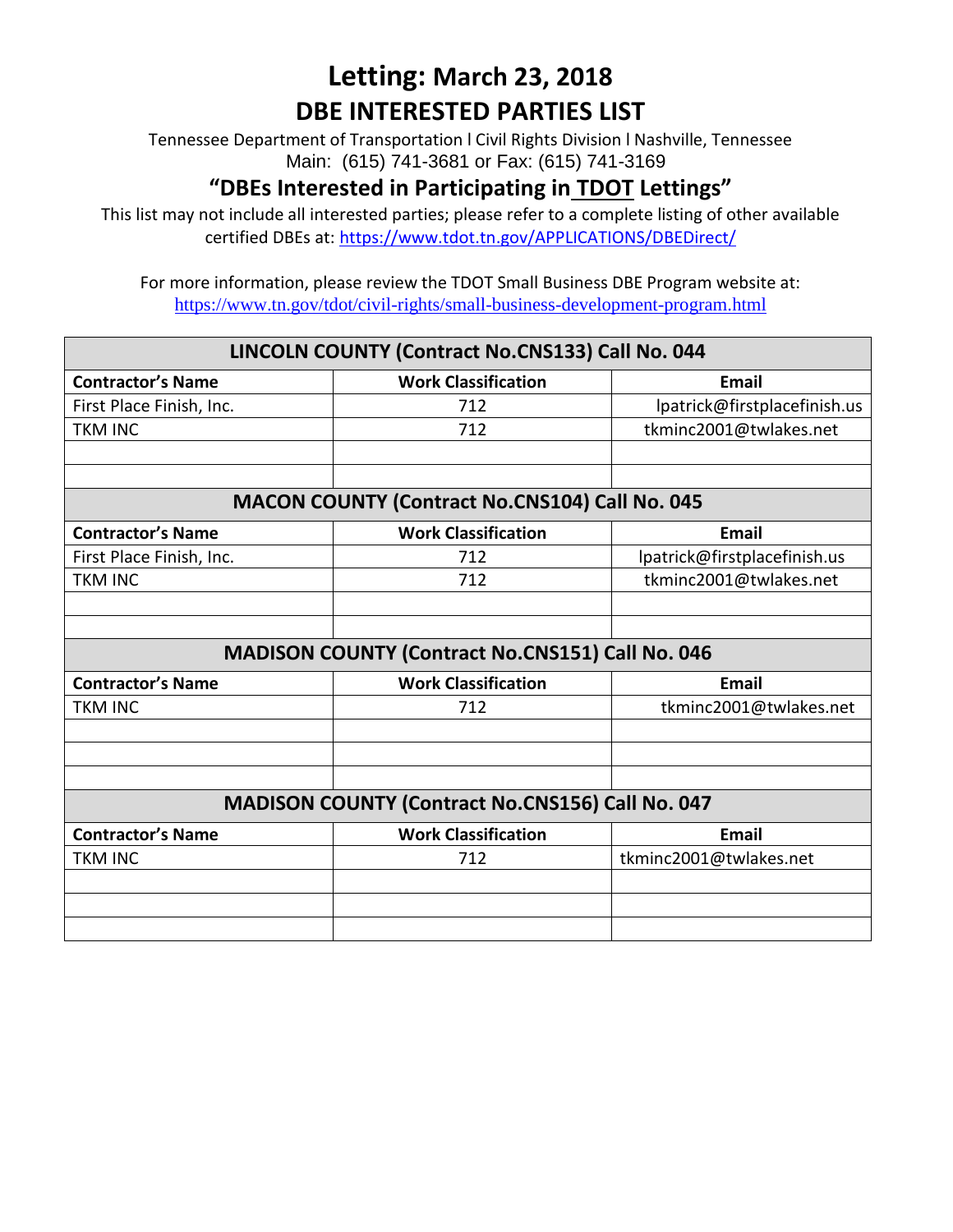Tennessee Department of Transportation l Civil Rights Division l Nashville, Tennessee Main: (615) 741-3681 or Fax: (615) 741-3169

#### **"DBEs Interested in Participating in TDOT Lettings"**

This list may not include all interested parties; please refer to a complete listing of other available certified DBEs at:<https://www.tdot.tn.gov/APPLICATIONS/DBEDirect/>

| <b>MARION COUNTY (Contract No.CNS102) Call No. 048</b>  |                                                          |                              |
|---------------------------------------------------------|----------------------------------------------------------|------------------------------|
| <b>Contractor's Name</b>                                | <b>Work Classification</b>                               | <b>Email</b>                 |
| First Place Finish, Inc.                                | 712                                                      | lpatrick@firstplacefinish.us |
| <b>TKM INC</b>                                          | 712                                                      | tkminc2001@twlakes.net       |
|                                                         |                                                          |                              |
|                                                         |                                                          |                              |
|                                                         | <b>MARSHALL COUNTY (Contract No.CNS137) Call No. 049</b> |                              |
| <b>Contractor's Name</b>                                | <b>Work Classification</b>                               | <b>Email</b>                 |
| First Place Finish, Inc.                                | 707, 712, 713                                            | lpatrick@firstplacefinish.us |
| <b>TKM INC</b>                                          | 712                                                      | tkminc2001@twlakes.net       |
|                                                         |                                                          |                              |
|                                                         |                                                          |                              |
| <b>MAURY COUNTY (Contract No.CNS113) Call No. 050</b>   |                                                          |                              |
| <b>Contractor's Name</b>                                | <b>Work Classification</b>                               | <b>Email</b>                 |
| <b>TKM INC</b>                                          | 712                                                      | tkminc2001@twlakes.net       |
|                                                         |                                                          |                              |
|                                                         |                                                          |                              |
|                                                         |                                                          |                              |
| <b>MAURY COUNTY (Contract No.CNS154) Call No. 051</b>   |                                                          |                              |
| <b>Contractor's Name</b>                                | <b>Work Classification</b>                               | <b>Email</b>                 |
| <b>TKM INC</b>                                          | 712                                                      | tkminc2001@twlakes.net       |
|                                                         |                                                          |                              |
|                                                         |                                                          |                              |
|                                                         |                                                          |                              |
| <b>MCNAIRY COUNTY (Contract No.CNS153) Call No. 052</b> |                                                          |                              |
| <b>Contractor's Name</b>                                | <b>Work Classification</b>                               | <b>Email</b>                 |
| <b>TKM INC</b>                                          | 712                                                      | tkminc2001@twlakes.net       |
|                                                         |                                                          |                              |
|                                                         |                                                          |                              |
|                                                         |                                                          |                              |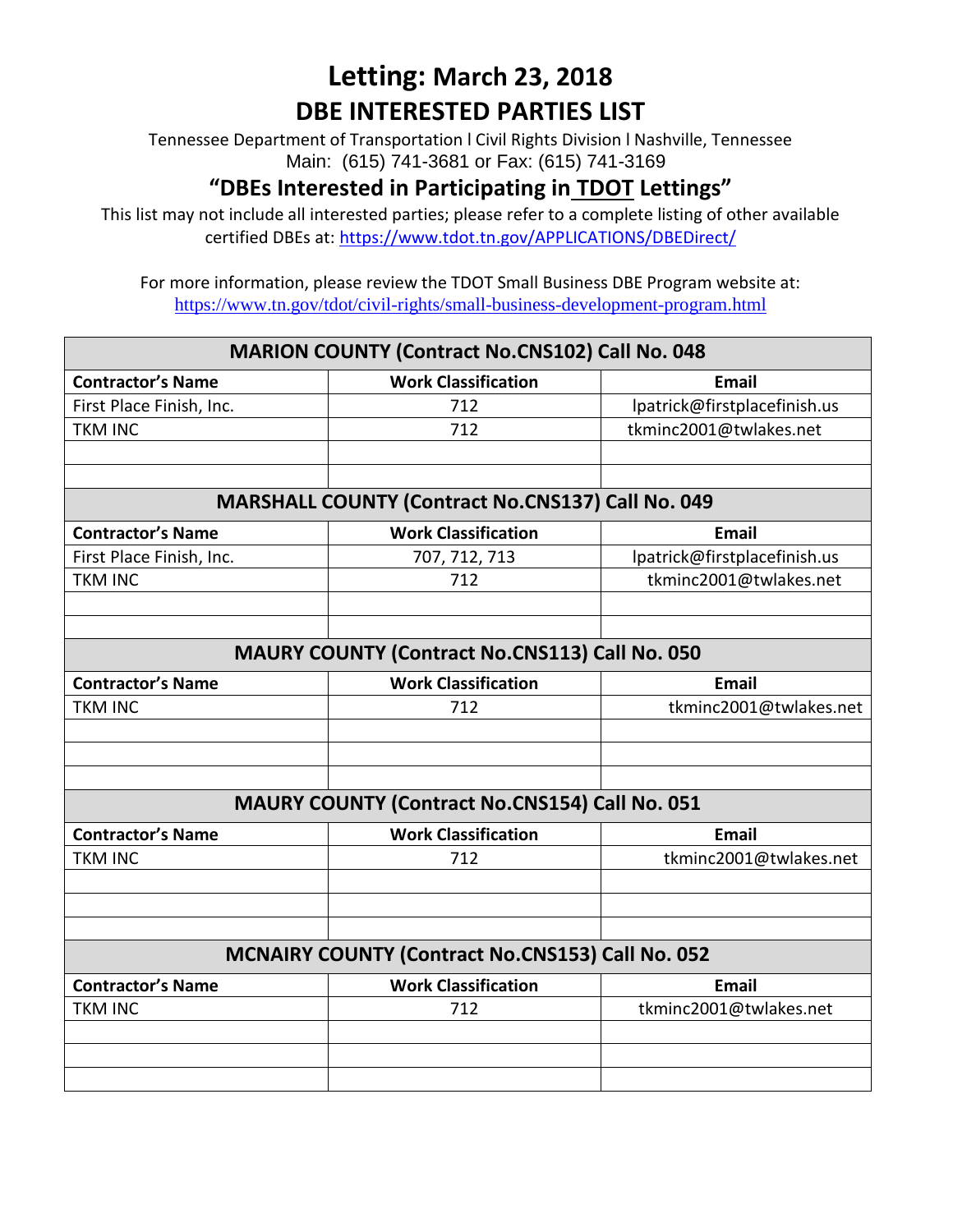Tennessee Department of Transportation l Civil Rights Division l Nashville, Tennessee Main: (615) 741-3681 or Fax: (615) 741-3169

#### **"DBEs Interested in Participating in TDOT Lettings"**

This list may not include all interested parties; please refer to a complete listing of other available certified DBEs at:<https://www.tdot.tn.gov/APPLICATIONS/DBEDirect/>

| PUTNAM COUNTY (Contract No.CNS124) Call No. 053     |                                                     |                              |  |
|-----------------------------------------------------|-----------------------------------------------------|------------------------------|--|
| <b>Contractor's Name</b>                            | <b>Work Classification</b>                          | <b>Email</b>                 |  |
| First Place Finish, Inc.                            | 712                                                 | lpatrick@firstplacefinish.us |  |
| <b>TKM INC</b>                                      | 712                                                 | tkminc2001@twlakes.net       |  |
| Roadway Solutions, LLC                              | 705                                                 | Kristie@roadwaysolutions.net |  |
|                                                     |                                                     |                              |  |
|                                                     | ROBERTSON COUNTY (Contract No.CNS126) Call No. 056  |                              |  |
| <b>Contractor's Name</b>                            | <b>Work Classification</b>                          | <b>Email</b>                 |  |
| <b>TKM INC</b>                                      | 712                                                 | tkminc2001@twlakes.net       |  |
|                                                     |                                                     |                              |  |
|                                                     |                                                     |                              |  |
|                                                     |                                                     |                              |  |
| RUTHERFORD COUNTY (Contract No.CNS128) Call No. 057 |                                                     |                              |  |
| <b>Contractor's Name</b>                            | <b>Work Classification</b>                          | <b>Email</b>                 |  |
| <b>TKM INC</b>                                      | 712                                                 | tkminc2001@twlakes.net       |  |
|                                                     |                                                     |                              |  |
|                                                     |                                                     |                              |  |
|                                                     |                                                     |                              |  |
|                                                     | RUTHERFORD COUNTY (Contract No.CNS138) Call No. 058 |                              |  |
| <b>Contractor's Name</b>                            | <b>Work Classification</b>                          | <b>Email</b>                 |  |
| <b>TKM INC</b>                                      | 712                                                 | tkminc2001@twlakes.net       |  |
|                                                     |                                                     |                              |  |
|                                                     |                                                     |                              |  |
|                                                     |                                                     |                              |  |
|                                                     | RUTHERFORD COUNTY (Contract No.CNS127) Call No. 059 |                              |  |
| <b>Contractor's Name</b>                            | <b>Work Classification</b>                          | <b>Email</b>                 |  |
| <b>TKM INC</b>                                      | 712                                                 | tkminc2001@twlakes.net       |  |
| <b>JM Hanner Construction Co</b>                    | 611, 701-702                                        | gc@jmhannerconstrution.com   |  |
|                                                     |                                                     |                              |  |
|                                                     |                                                     |                              |  |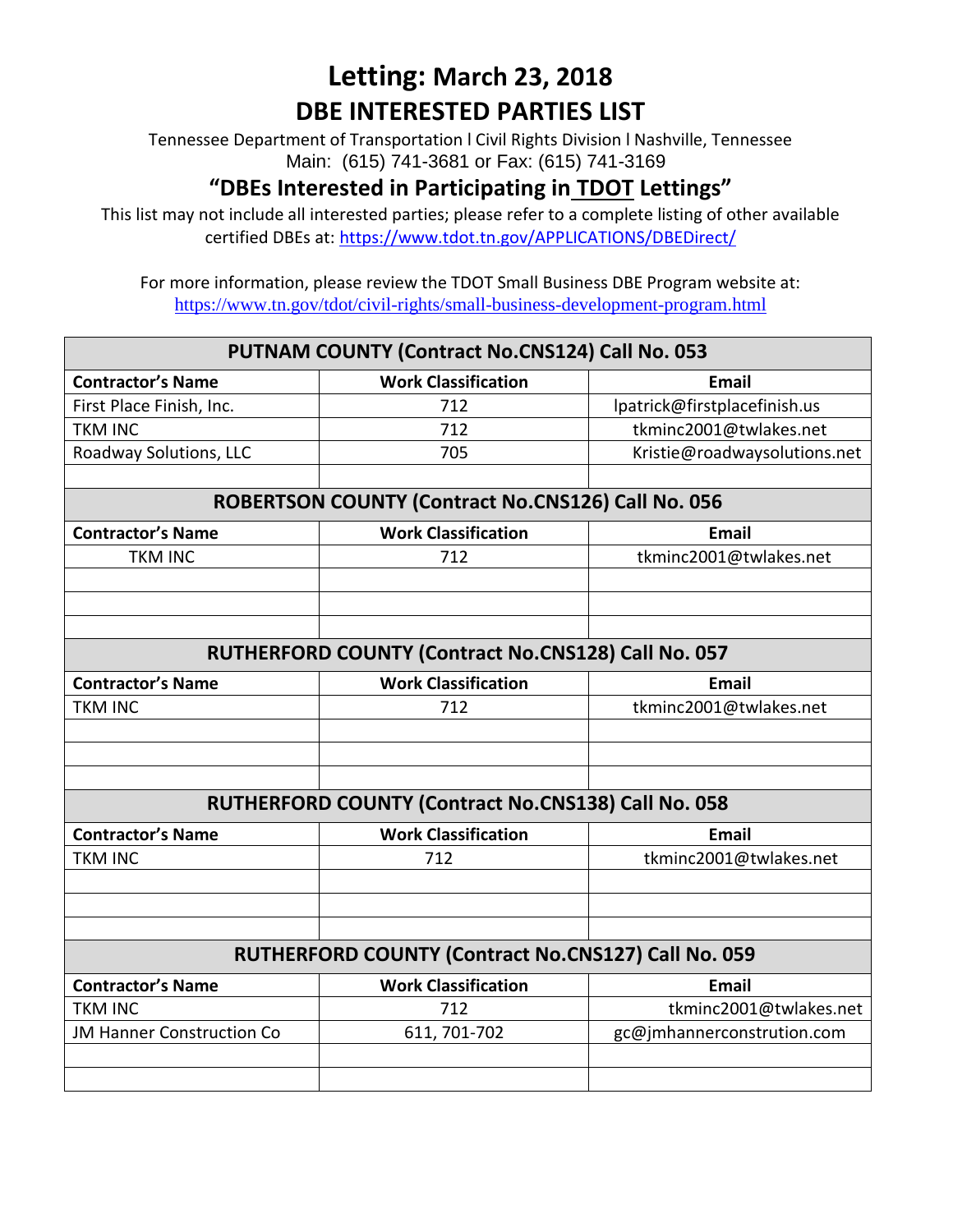Tennessee Department of Transportation l Civil Rights Division l Nashville, Tennessee Main: (615) 741-3681 or Fax: (615) 741-3169

#### **"DBEs Interested in Participating in TDOT Lettings"**

This list may not include all interested parties; please refer to a complete listing of other available certified DBEs at:<https://www.tdot.tn.gov/APPLICATIONS/DBEDirect/>

| <b>SCOTT COUNTY (Contract No.CNS106) Call No. 060</b>    |                                                          |                              |
|----------------------------------------------------------|----------------------------------------------------------|------------------------------|
| <b>Contractor's Name</b>                                 | <b>Work Classification</b>                               | <b>Email</b>                 |
| First Place Finish, Inc.                                 | 712                                                      | lpatrick@firstplacefinish.us |
| <b>TKM INC</b>                                           | 712                                                      | tkminc2001@twlakes.net       |
| Roadway Solutions, LLC                                   | 705                                                      | Kristie@roadwaysolutions.net |
|                                                          |                                                          |                              |
|                                                          | SEQUATCHIE COUNTY (Contract No.CNS103) Call No. 061      |                              |
| <b>Contractor's Name</b>                                 | <b>Work Classification</b>                               | <b>Email</b>                 |
| First Place Finish, Inc.                                 | 712                                                      | lpatrick@firstplacefinish.us |
| <b>TKM INC</b>                                           | 712                                                      | tkminc2001@twlakes.net       |
|                                                          |                                                          |                              |
|                                                          |                                                          |                              |
| <b>SULLIVAN COUNTY (Contract No.CNS145) Call No. 063</b> |                                                          |                              |
| <b>Contractor's Name</b>                                 | <b>Work Classification</b>                               | <b>Email</b>                 |
| First Place Finish, Inc.                                 | 712, 713                                                 | lpatrick@firstplacefinish.us |
| <b>TKM INC</b>                                           | 712                                                      | tkminc2001@twlakes.net       |
|                                                          |                                                          |                              |
|                                                          |                                                          |                              |
|                                                          |                                                          |                              |
|                                                          | <b>SULLIVAN COUNTY (Contract No.CNS122) Call No. 064</b> |                              |
| <b>Contractor's Name</b>                                 | <b>Work Classification</b>                               | <b>Email</b>                 |
| First Place Finish, Inc.                                 | 712, 713                                                 | lpatrick@firstplacefinish.us |
| <b>TKM INC</b>                                           | 712                                                      | tkminc2001@twlakes.net       |
| Roadway Solutions, LLC                                   | 705                                                      | Kristie@roadwaysolutions.net |
|                                                          |                                                          |                              |
| <b>SULLIVAN COUNTY (Contract No.CNS108) Call No. 065</b> |                                                          |                              |
| <b>Contractor's Name</b>                                 | <b>Work Classification</b>                               | <b>Email</b>                 |
| First Place Finish, Inc.                                 | 712                                                      | lpatrick@firstplacefinish.us |
| <b>TKM INC</b>                                           | 712                                                      | tkminc2001@twlakes.net       |
|                                                          |                                                          |                              |
|                                                          |                                                          |                              |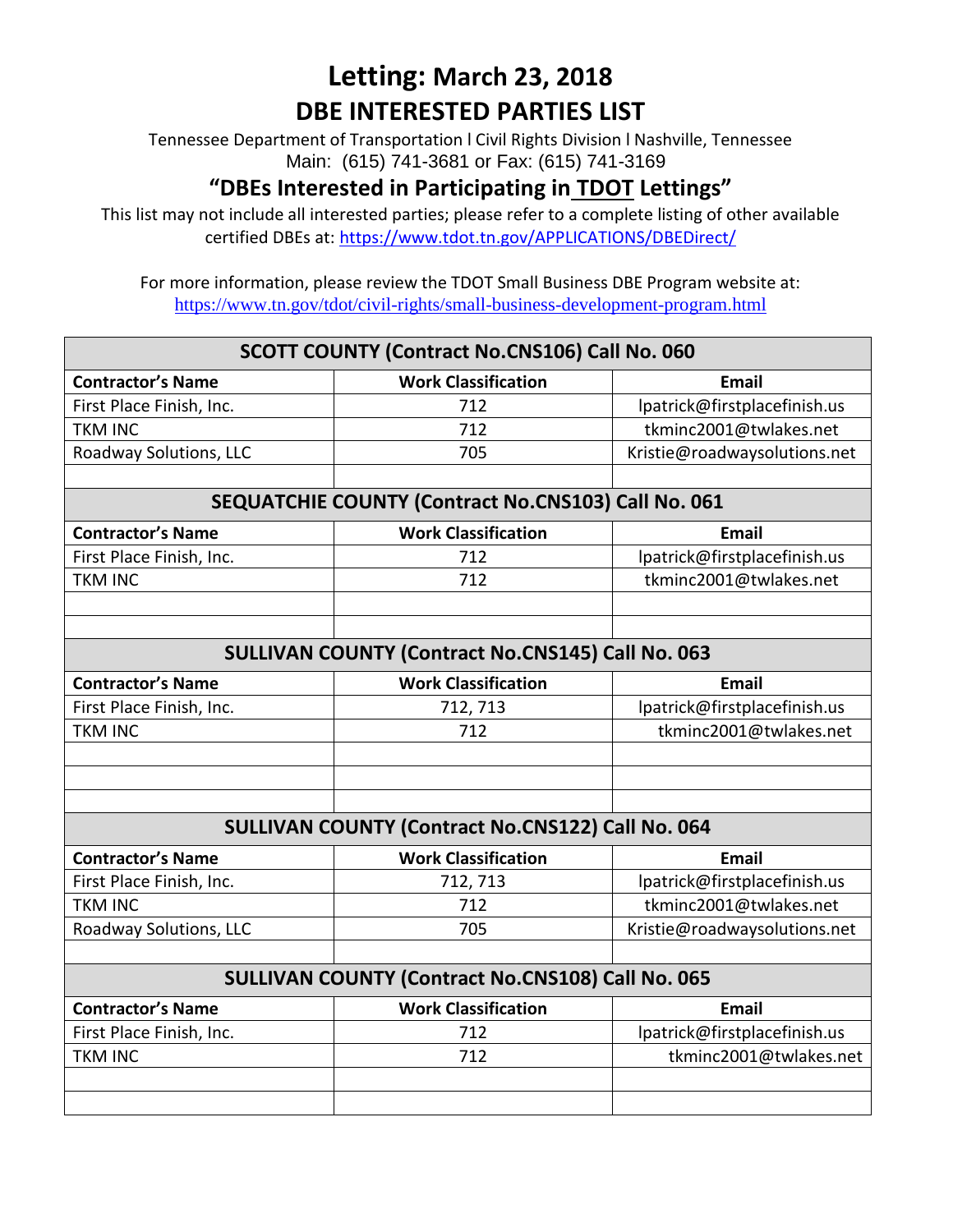Tennessee Department of Transportation l Civil Rights Division l Nashville, Tennessee Main: (615) 741-3681 or Fax: (615) 741-3169

#### **"DBEs Interested in Participating in TDOT Lettings"**

This list may not include all interested parties; please refer to a complete listing of other available certified DBEs at:<https://www.tdot.tn.gov/APPLICATIONS/DBEDirect/>

| TIPTON COUNTY (Contract No.CNS157) Call No. 067 |                                                            |                              |
|-------------------------------------------------|------------------------------------------------------------|------------------------------|
| <b>Contractor's Name</b>                        | <b>Work Classification</b>                                 | <b>Email</b>                 |
| <b>TKM INC</b>                                  | 712                                                        | tkminc2001@twlakes.net       |
|                                                 |                                                            |                              |
|                                                 |                                                            |                              |
|                                                 |                                                            |                              |
|                                                 | <b>TROUSDALE COUNTY (Contract No.CNS118) Call No. 068</b>  |                              |
| <b>Contractor's Name</b>                        | <b>Work Classification</b>                                 | Email                        |
| <b>TKM INC</b>                                  | 712                                                        | tkminc2001@twlakes.net       |
|                                                 |                                                            |                              |
|                                                 |                                                            |                              |
|                                                 |                                                            |                              |
|                                                 |                                                            |                              |
|                                                 | <b>WASHINGTON COUNTY (Contract No.CNS161) Call No. 069</b> |                              |
| First Place Finish, Inc.                        | 712, 713                                                   | lpatrick@firstplacefinish.us |
|                                                 |                                                            |                              |
|                                                 |                                                            |                              |
|                                                 |                                                            |                              |
|                                                 | <b>WAYNE COUNTY (Contract No.CNS120) Call No. 070</b>      |                              |
| <b>Contractor's Name</b>                        | <b>Work Classification</b>                                 | <b>Email</b>                 |
| <b>TKM INC</b>                                  | 712                                                        | tkminc2001@twlakes.net       |
|                                                 |                                                            |                              |
|                                                 |                                                            |                              |
|                                                 |                                                            |                              |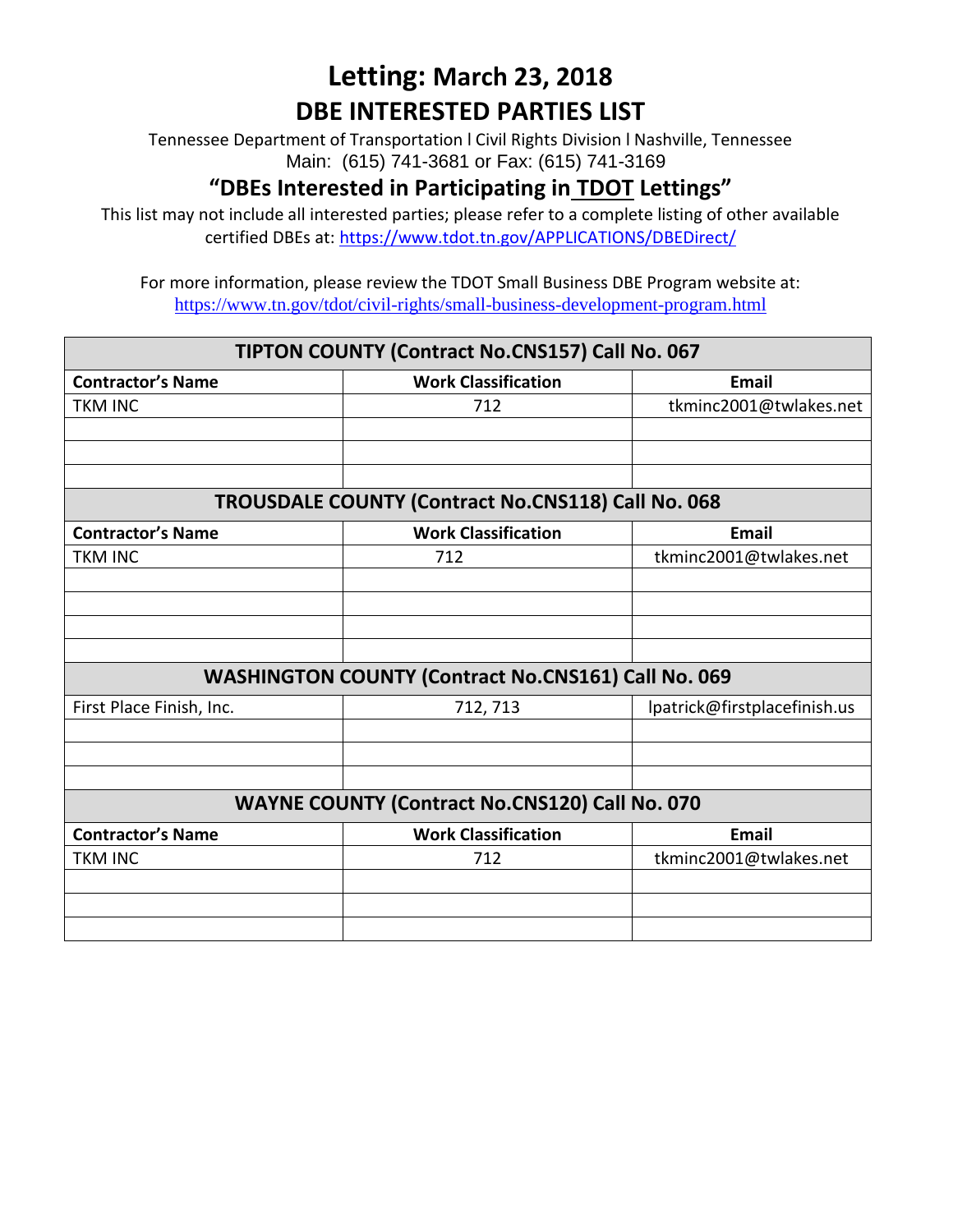Tennessee Department of Transportation l Civil Rights Division l Nashville, Tennessee Main: (615) 741-3681 or Fax: (615) 741-3169

#### **"DBEs Interested in Participating in TDOT Lettings"**

This list may not include all interested parties; please refer to a complete listing of other available certified DBEs at:<https://www.tdot.tn.gov/APPLICATIONS/DBEDirect/>

For more information, please review the TDOT Small Business DBE Program website at: <https://www.tn.gov/tdot/civil-rights/small-business-development-program.html>

# **WAYNE COUNTY (Contract No.CNS158) Call No. 071 Contractor's Name Work Classification Email** TKM INC 712 tkminc2001@twlakes.net **WEAKLEY COUNTY (Contract No.CNS136) Call No. 072 Contractor's Name Work Classification Email** TKM INC  $\vert$  712 tkminc2001@twlakes.net **WEAKLEY COUNTY (Contract No.CNS134) Call No. 073 Contractor's Name Work Classification Email** TKM INC 712 tkminc2001@twlakes.net **WILLIAMSON COUNTY (Contract No.CNS115) Call No. 074 Contractor's Name Work Classification Email** TKM INC **TREE 10001** tkminc2001@twlakes.net **WILSON COUNTY (Contract No.CNS155) Call No. 075 Contractor's Name Work Classification Email** TKM INC **TRIM** INC **TRIM** TRIM TRIMING **TRIM** TRIMING **TRIMING** TRIMING TRIMING TRIMING TRIMING TRIMING TRIMING TRIMING TRIMING TRIMING TRIMING TRIMING TRIMING TRIMING TRIMING TRIMING TRIMING TRIMING TRIMING TRIMING TRIMIN